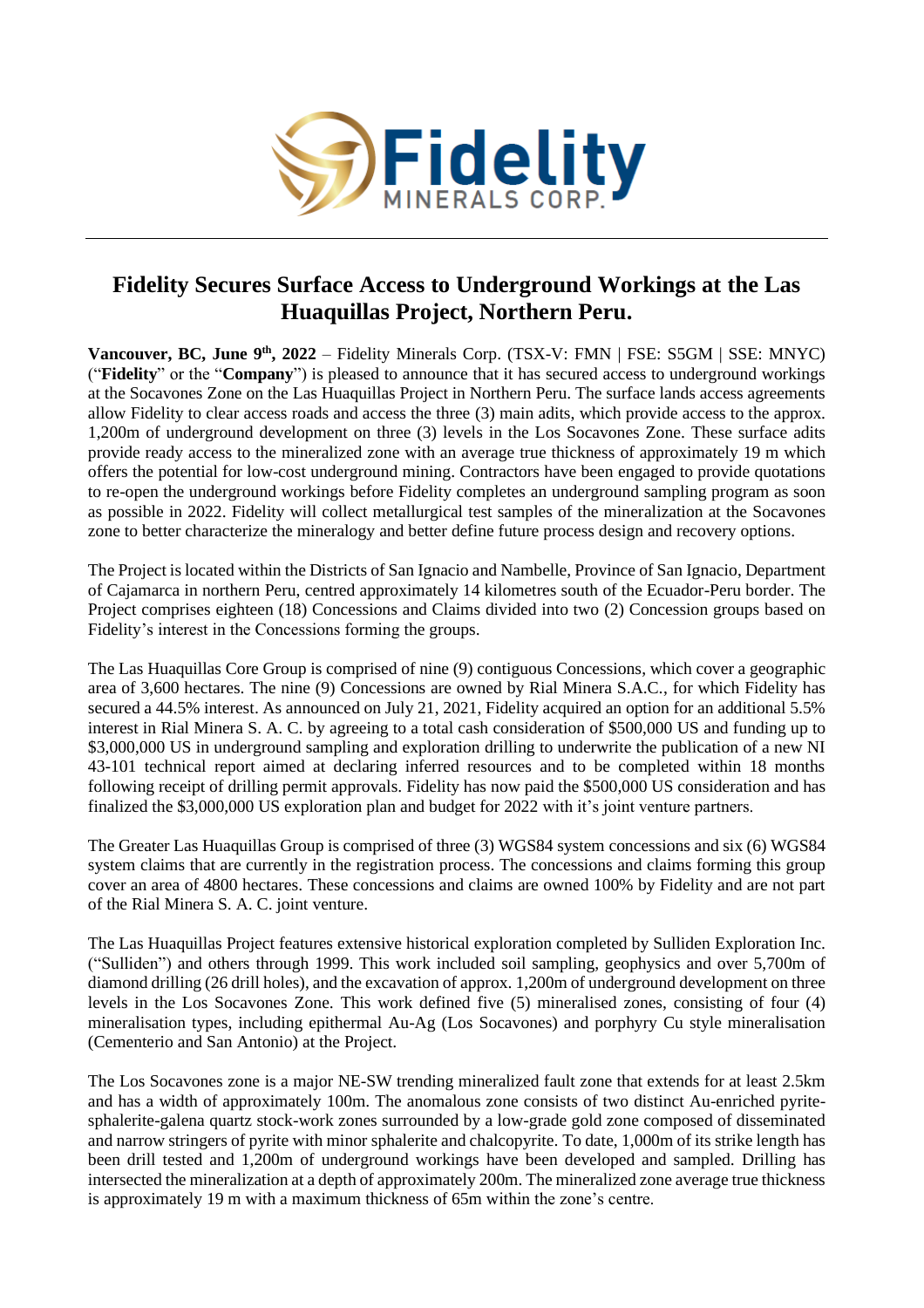The most recent historical resource estimate completed on the Project was prepared by Sulliden's geologists Gariepy & Vachon (1999), who disclose what they call "geological resource" which is not a category accepted under section 2.2 of NI 43-101. It best corresponds to an Inferred Resource in today's nomenclature. The estimate was performed using the vertical longitudinal section method using seventeen (17) mineralized intersections obtained through drilling. The parameters used were a specific gravity of 2.8 g/cm<sup>3</sup> and a cutoff grade of 1.0 g/t Au over a minimum width of 3 metres. Gariepy & Vachon (1999) estimated that the Los Socavones zone hosts 6,570,000 metric tonnes grading 2.12 g/t Au and 25.2 g/t Ag; equivalent to 446,000 ounces of gold and 5.3 million ounces of silver. **A qualified person has not done sufficient work to classify the historical estimates as current mineral resources or mineral reserves. Fidelity is not treating the historical estimates as current mineral resources. The Company has not conducted any work to establish the relevance & reliability of the historical resource estimate.** 

Fidelity is currently executing an exploration program at Las Huaquillas that includes the following;

- Ximena Mining Group S.A.C is completing the environmental monitoring for the Declaracion de Impacto Ambiental (DIA), water use permit, CIRA archaeological report, and all other activities to obtain the license required to conduct drilling operations at the Project. It is anticipated that permits will be available for drilling during Q3 2022.
- Community relations program and obtain surface access to the drill pads. Fidelity is supporting a Peruvian Energy and Mines Education Initiative in the local communities scheduled for June 29, 2022. Fidelity will provide a venue for this meeting and will supply food and beverages. The purpose of this Government meeting is to educate and inform the local communities on the modern process of mining and exploration, and the benefits that mining and mineral exploration provide.
- A 5,000m drilling program will be carried out mainly at Los Socavones, where historical drilling suggests significant gold mineralization occurs at depth. A similar amount of drilling should also be carried out at the Cementerio zone where Sulliden intersected significant Cu mineralization; however, Fidelity's current priority is the gold mineralized Los Socavones zone. The drilling project consists of twenty (20) platforms, nineteen (19) located within the Los Socavones zone and one (1) within the Cementerio zone. The Los Socavones main zone proposed drilling includes sixteen (16) platforms with seventeen (17) DDH totalling 4560m to confirm the best historical results and also to confirm the lateral and down dip continuity of the mineralization. The main zone drilling is designed to allow carrying out an inferred resource estimate once the drilling is completed. Three (3) platforms containing three (3) DDH total of 580m will also be drilled to confirm the Los Socavones mineralization's northwest continuity.
- Issuance of a mineral resource estimate and an updated NI 43-101 Technical report at the conclusion of the phase one exploration program reporting results from the exploration activities and drilling. This updated technical report will include an inferred resource estimate compliant with NI 43-101. SGS will author this report.

Luc Pigeon B.Sc., M.Sc., P.Geo., a Qualified Person in the context of National Instrument 43-101, has read and approved the technical content of this News Release.

## **About Fidelity Minerals Corp.**

Fidelity Minerals Corp. has assembled a portfolio of high-quality mining assets in Peru and aims to delineate major deposits on these properties that could attract the interest of mid-tier and major mining companies. Fidelity has a portfolio of four key assets in Peru and is currently focused on progressing its two most advanced projects – Las Huaquillas and Las Brujas. Fidelity is also looking to opportunistically expand its project portfolio with accretive acquisitions. The company is backed by an experienced management team with diverse technical, market, and commercial expertise and is supported by committed, and sophisticated investors focused on building long-term value.

On behalf of the Board of Fidelity Minerals.